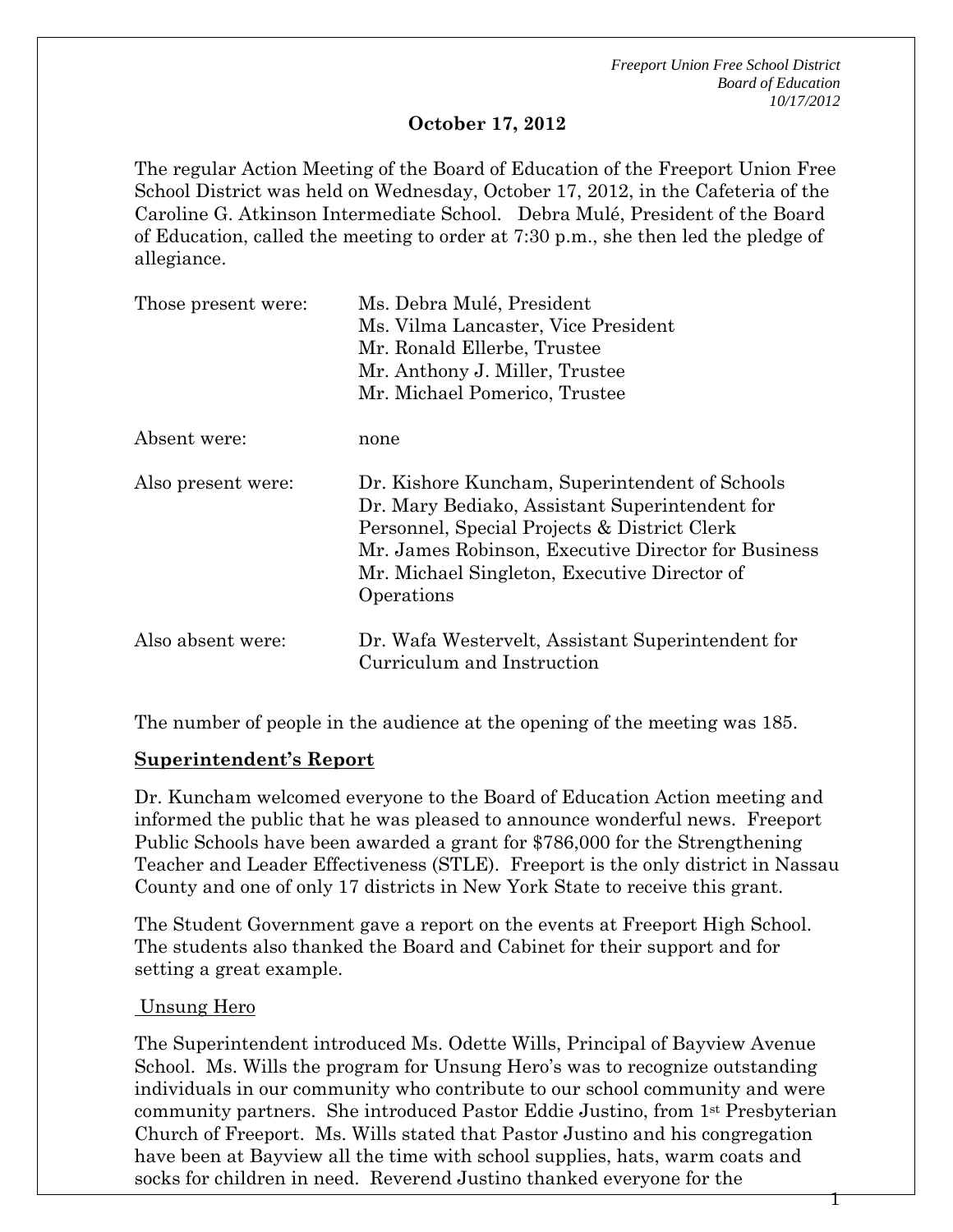humbling recognition and spoke about a member of his congregation who set him upon the path to fulfill the mission of the church. That member was a former teacher at Bayview Avenue School, the late Mrs. Jan Wisnowski. He also thanked the Superintendent for allowing him and his congregation to help.

The Superintendent then said New York State has declared October 29th to November 2nd as "School Board Recognition Week." As we always recognize the Board of Education at Board meetings at Bayview Avenue School we have decided to recognize the Board of Education at this meeting. He thanked the Board of Education for their extraordinary work and the vital role they play in the education of all Freeport children. The Board provides strong financial stewardship and ensures that all children are provided high quality curriculum leading to bright and successful futures for our students. He ended his comment by saluting the members of the Board for all that they do.

The Superintendent introduced Ms. Odette Wills, Principal of Bayview Avenue School. Ms. Wills also thanked the Board for their hard work. She then introduced the students of the 3rd Grade Dual Language class who presented an original Broadway play in honor of the Board of Education. The play was enjoyed by all.

Dr. Kuncham then introduced the following individuals:

Ms. Sonia Dixon, President of the PTA Council. Ms. Dixon thanked the Board and presented each Board member with a gift from the PTA to thank them for their service and dedication to our children

Ms. Paula Lein, President of the Freeport Administrators Union informed the Board that a donation in their names had been made to Saint Jude's Hospital. She also thanked the Board for all they do for our students.

Mr. Stu Napear, Freeport Teachers Association President, also spoke of the Boards hard work and dedication to the students of Freeport. He announced that the FTA would donate \$250 to Sports Boosters in the name of the Board of Education.

Ms. Linda Weiner, representing the Teaching Assistants Association, thanked the Board for their hard work on behalf of the students and presented a gift to each Board member.

Ms. Arthalia Brown and Ms. Maria Coletta, representatives from FEOSA, expressed their thanks to the Board and informed them that a donation to the American Cancer Society.

The Superintendent also informed the Board that the Cafeteria and Security Union have sent a fruit arrangement with their thanks for all the Board of Education does for the Freeport Students.

The Board then thanked everyone for the accolades and thoughtful gifts.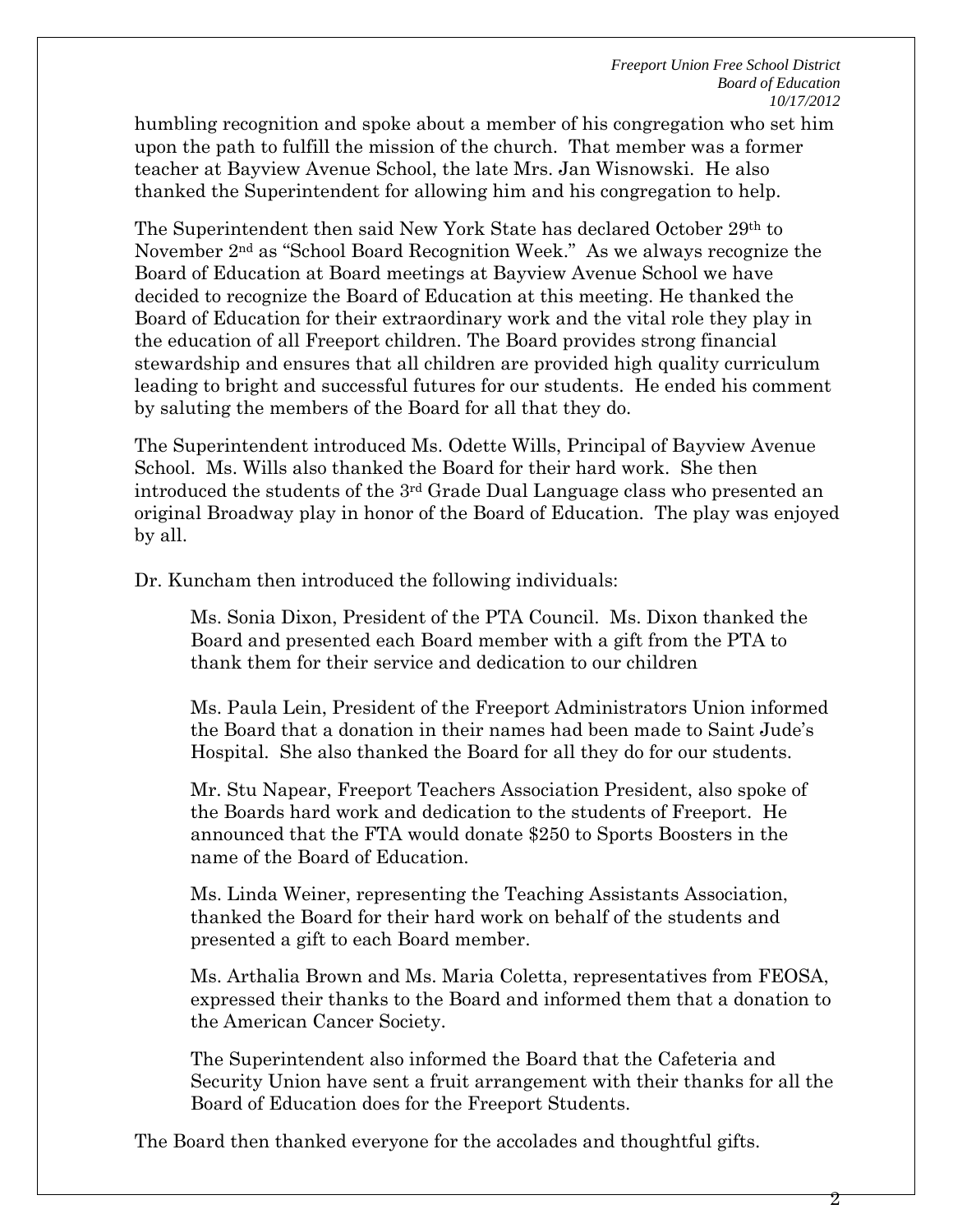A short break was called at 8:20 p.m. The meeting was called back in to session at 8:36 p.m.

Superintendent Kuncham continued his report with the following remarks:

- The total enrollment in Freeport is up 250 students.
- Kindergarten is over capacity and has students waiting for placement.
- FHS Select Choral has been invited to sing at Madison Square Garden on December 4, 2012. Congratulations to Choral Teacher, Monique Retslaff.

# **Questions from the Public**

The public was given the opportunity to address the Board of Education. Each speaker was allowed to address the Board for four minutes on the Agenda only. The Board and administration addressed the comments from the public.

#### **Items for Action**

On a motion by Mr. Ellerbe and a second by Mr. Pomerico the following items were approved on a Consent Agenda. The vote was unanimous, Ellerbe, Lancaster, Miller, Mulé and Pomerico.

#### **Acceptance of the Minutes**

**BE IT RESOLVED** that the Board of Education of the Freeport Union Free School District hereby accepts the minutes of the following meetings as written: September 19, 2012; October 10, 2012.

# **Leave of Absence**

**BE IT RESOLVED**, that the Board of Education of the Freeport Union Free School District hereby grants a request for leave of absence as listed below:

**Cornelia Harris**, Security Aide, effective September 1, 2012 through October 15, 2012, for health reasons.

**Ana Alves Lee,** Cleaner, extension of a leave, beginning July 5, 2012, now through October 30, 2012.

**Patricia Mullen**, Senior Typist Clerk, effective October 5, 2012 through October 19, 2012, for health reasons.

# **Change of Status**

**BE IT RESOLVED,** that the Board of Education of the Freeport Union Free School District hereby approves the following change of status as listed below:

**Michele Nicholas**, part-time Teaching Assistant, change of status from parttime to full-time Teaching Assistant probationary appointment (replacing K. Ramirez-Melara ), effective October 15, 2012 through October 14, 2015, with an anticipated tenure date of October 15, 2015. Compensation will now be \$19,072.70. Assignment: Bayview

# **Resignation of Staff**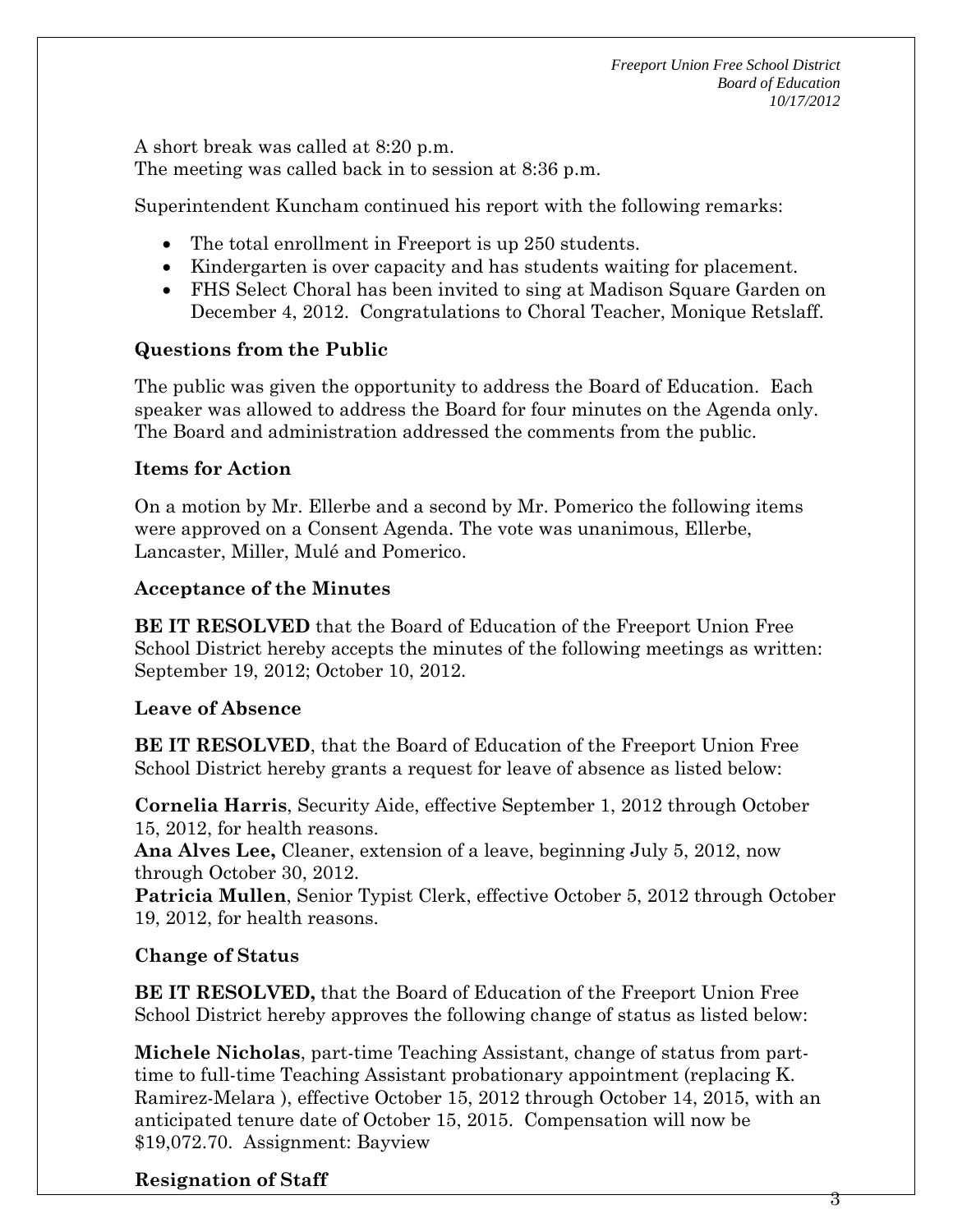**BE IT RESOLVED**, that the Board of Education of the Freeport Union Free School District hereby accepts the letter(s) of resignation from the following staff member(s) as listed below:

**Daniel Noviello**, Social Studies Teacher, effective October 14, 2012, for personal reasons.

**Marisol Banegas,** Permanent Substitute, effective September 14, 2012, for personal reasons.

**Arlene Martinez,** English Teacher, effective November 2, 2012, for personal reasons.

**Gina Silecchia,** Permanent Substitute, effective October 12, 2012, for personal reasons.

# **Appointment of Staff - Temporary**

**BE IT RESOLVED**, that the Board of Education of the Freeport Union Free School District, upon the recommendation of the Superintendent, hereby appoints the individuals listed in the attached Appointment of Staff Report - Temporary, in accordance with the rules of the Board of Regents. These individuals shall possess appropriate certification allowing them to serve as teachers in the public schools of New York.

**Mauricio Riveros-Villanueva**, Permanent Substitute, effective September 24, 2012 through June 21, 2013. Compensation will be according to the Permanent Substitute Rate at \$125 per day. Assignment: Atkinson.

**Jessica Driscoll**, Permanent Substitute, effective October 15, 2012 through June 21, 2013. Compensation will be according to the Permanent Substitute Rate at \$125 per day. Assignment: Bayview.

**Wendy Lindner,** Coordinator for German Experience Program, a temporary appointment for the 2011-12 school-year. Compensation will be a stipend of \$3,500.

**Richard Sells,** Coordinator for German Experience Program, a temporary appointment for the 2011-12 school-year. Compensation will be a stipend of \$3,500.

# **Co-Curricular Appointments**

**BE IT RESOLVED** that the Board of Education of the Freeport Union Free School District, upon the recommendation of the Superintendent, hereby appoints the individuals listed below, in accordance with the rules of the Board of Regents. These individuals shall possess appropriate certification allowing them to serve as teachers or other staff in the public schools of New York.

# 2012- 2013 CO-CURRICULAR CLUBS ADVISORS

| <b>ADVISOR</b> |                                   | SCHOOL | <b>STIPENP</b> |
|----------------|-----------------------------------|--------|----------------|
| Noreen Puppo   | <b>Young Managers of Tomorrow</b> | Archer | 785            |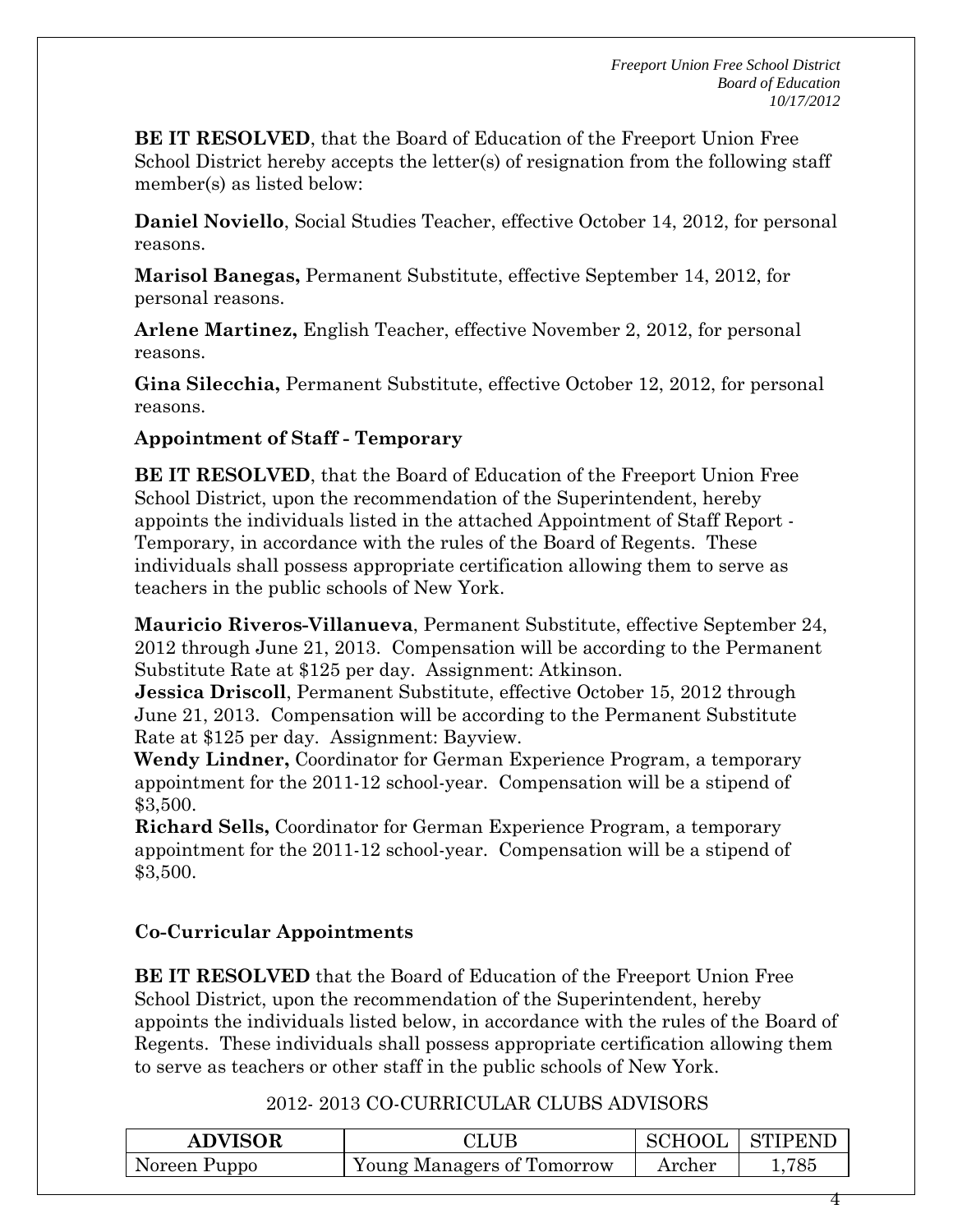| Karen Lettsome                | Dance/Step Club                   | Archer                | 1,215    |
|-------------------------------|-----------------------------------|-----------------------|----------|
| Valerie Smith                 |                                   |                       | 1,215    |
| Ellen Larkin                  | Art Club                          | Bayview               | 1.011    |
| Michael Huisman               | Science Club                      | Bayview               | 1,011    |
| John Corbo                    |                                   | Giblyn                | 892.50   |
| Therese Casoria               | Yearbook Club                     |                       | 892.50   |
| Carla Monell                  | AM Sports Club                    | <b>New</b><br>Visions | 533      |
| Nina Sasso                    | Step/Drill Team                   | Atkinson              | 1.308    |
| Allison Caldwell              | Mathletes - Grade 5               | Atkinson              | 1,785    |
| Matthew Yatsyla               | Mathletes - Grade 6               | Atkinson              | 1,785    |
| Kerri Sparacia                | Drama Club                        | Atkinson              | 1,070    |
| Karen Wecksler                |                                   |                       | 1,070    |
| Thelsa Bongiorno              | Odyssey of the Mind - Team #1     | Atkinson              | 2,509    |
| Carrie Frederick-<br>Muchnick | Odyssey of the Mind $-$ Team #2   | Atkinson              | 2,509    |
| Nancy Hanrahan                | Future Problem Solving-Team<br>#1 | Atkinson              | 2,509    |
| Lisa DeVito                   | Future Problem Solving-Team<br>#2 | Atkinson              | 2,509    |
| Alison Leone                  | Dodd Yearbook                     | Dodd                  | 1,873    |
| Amanda Mizel                  |                                   |                       | 1,873    |
| Robert Fallot                 | Co-Student Council                | Dodd                  | 1,873    |
| Diane Saunders                |                                   |                       | 1.873    |
| Carol Byrne                   | Mathletes                         | Dodd                  | 2,509    |
| Maryclaire Dumas-<br>Landisi  | <b>Future Problem Solvers</b>     | Dodd                  | 2,509    |
| John Wildermuth               | Odyssey of the Mind               | Dodd                  | 1,254.50 |
| Vida Brizill                  |                                   |                       | 1,254.50 |
| Nancy Berg                    | <b>Student Fund Treasurer</b>     | Dodd                  | 1,785    |
| Adam Rubin                    | Jazz Ensemble                     | Dodd                  | 1,785    |
| Sherill Spruill               | Select Chorale                    | Dodd                  | 1,785    |
| TBA                           | Select Orchestra                  | Dodd                  | 1,785    |
| Denise Lloyd                  | Dodd Respect                      | Dodd                  | 1,442    |
| Vashti Burke                  | Ladies Club of Dodd               | Dodd                  | 1,322    |
| Thomas Doyle                  | Science Club                      | Dodd                  | 1,011    |
| Desiree Zamot                 | Foreign Language Club             | Dodd                  | 1,011    |
|                               | Photography Club                  | Dodd                  | 1,011    |
| Michele Haimes                | A.M. Announcement Club            | Dodd                  | 505.50   |
| Felice Niland                 |                                   |                       | 505.50   |
| William Behrens               | <b>Environmental Club</b>         | Dodd                  | 505.50   |
| Robert Fallot                 |                                   |                       | 505.50   |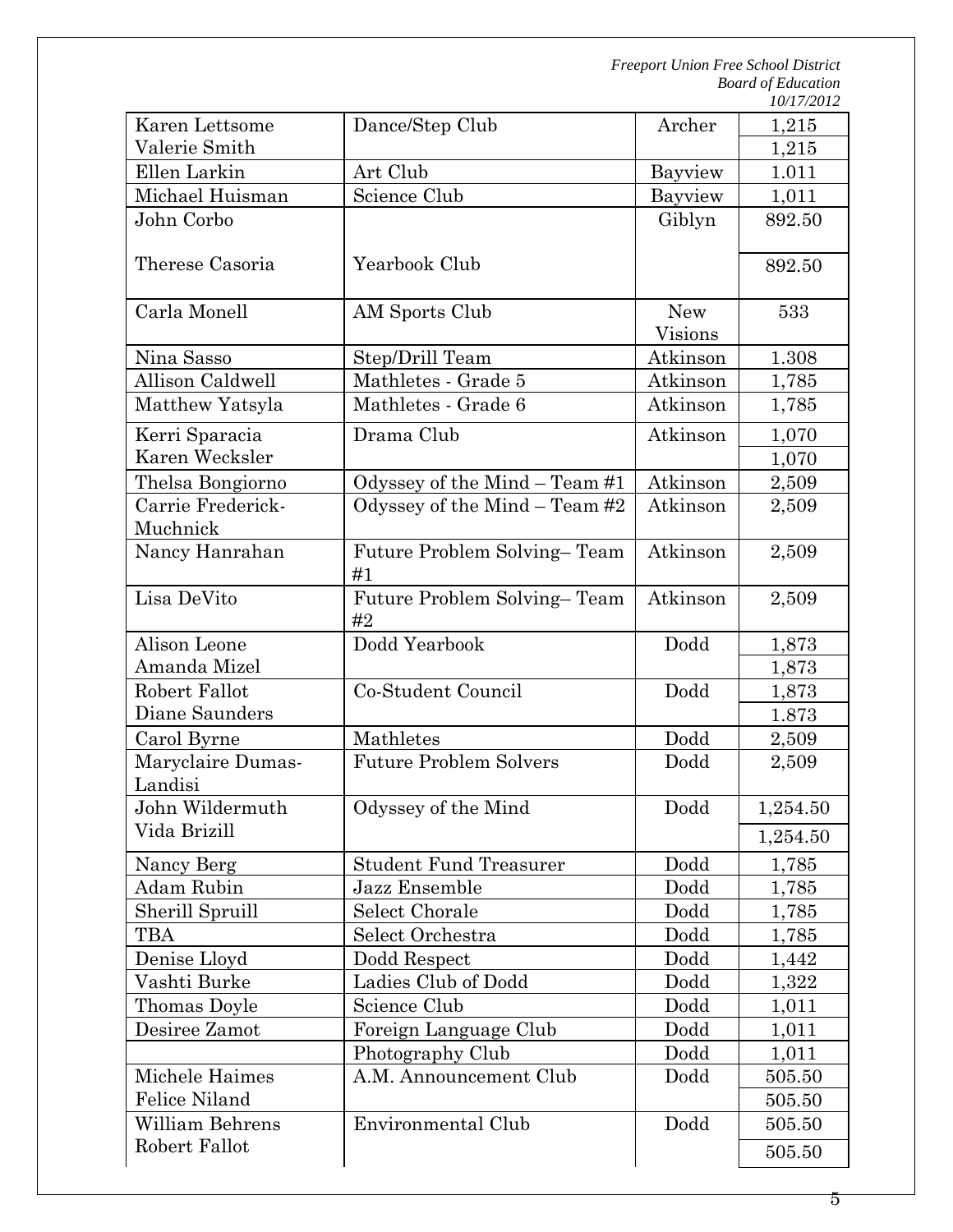| Nicholas Alberti            | Art Club                              | Dodd       | 1,011    |
|-----------------------------|---------------------------------------|------------|----------|
| Danielle Ballard            | National Honor Society                | Dodd       | 505.50   |
| <b>Annette Jones</b>        |                                       |            | 505.50   |
| Nancy Berg                  | Peer Mediation                        | Dodd       | 1,011    |
| Mario Salcedo               | Tae Kwon Do Club                      | Dodd       | 1,011    |
| Linda Salzer                | Service Corps/Future Corps            | Dodd       | 1,011    |
| Sean Holder                 | <b>GENTS Club</b>                     | Dodd       | 593      |
| Melissa O'Hara              | Flashings                             | <b>FHS</b> | 2,497.50 |
| Michael Farrell             |                                       |            | 2,497.50 |
| Tom Alma                    | Yearbook                              | <b>FHS</b> | 4,995    |
| Michael LaSorsa             | Marching Band Director                | <b>FHS</b> | 4,639    |
| Adam Rubin                  | Marching Band Asst. Dir.              | <b>FHS</b> | 2,140    |
| Jennifer Volta              | Vintage                               | <b>FHS</b> | 1,932.50 |
| Mark Spanier                |                                       |            | 1,932.50 |
| Joshua Levitt               | <b>Student Congress</b>               | <b>FHS</b> | 3,746    |
| Ana Rosa                    | Senior Class Advisor                  | <b>FHS</b> | 3,746    |
| Melissa O'Hara              | <b>Assistant Senior Class Advisor</b> | <b>FHS</b> | 2,509    |
| John Dugan                  | Junior Class Advisor                  | <b>FHS</b> | 2,509    |
| <b>Christopher Dressler</b> | <b>Assistant Junior Class Advisor</b> | <b>FHS</b> | 1,785    |
| Zoraya Bussey               | Sophomore Class Advisor               | <b>FHS</b> | 1,785    |
| Kristen Anisis              | Freshman Class Advisor                | <b>FHS</b> | 1,785    |
| Richard Genzone             | <b>WFHS Communications</b>            | <b>FHS</b> | 2,509    |
| Joseph D'Agostino           | Mathletes                             | <b>FHS</b> | 2,509    |
| <b>Speros Vartelatos</b>    | Mathletes Asst. Advisor               | <b>FHS</b> | 1.011    |
| Angela Wheat                | Future Problem Solving -Team<br>#1    | <b>FHS</b> | 2,509    |
| Lauren Calvo                | Future Problem Solving - Team<br>#2   | <b>FHS</b> | 2,509    |
| <b>TBD</b>                  | Masque & Wig Director                 | <b>FHS</b> | 2,509    |
| Robert Yarmola              | Masque & Wig Asst. Director           | <b>FHS</b> | 1,785    |
| Kevin LaBarr                | Masque & Wig Set Designer             | <b>FHS</b> | 1,129    |
| Nela Hawthorne              | <b>DECA</b>                           | <b>FHS</b> | 2,509    |
| Ana Rosa                    | Odyssey of the Mind $-$ Team #1       | <b>FHS</b> | 2,509    |
| Cara Reiss                  | Odyssey of the Mind $-$ Team #2       | <b>FHS</b> | 2,509    |
| Lolita Beathea              | Key Club                              | <b>FHS</b> | 2,509    |
| Lolita Beathea              | Renaissance Club                      | <b>FHS</b> | 1,254.50 |
| Claretha Richardson         |                                       |            | 1,254.50 |
| Ellen Schultis              | National Honor Society                | <b>FHS</b> | 2,081    |
| Michele Aliani              | Peer Leadership Advisor               | <b>FHS</b> | 1,844    |
| Angela Wheat                | Peer Leadership                       | <b>FHS</b> | 1,596.33 |
| Danielle Byrnes             | (3 Assistant Advisors)                |            | 1,596.33 |
| Richard Sells               |                                       |            | 1,565.33 |
| Vashti Burke                | FHS She-Devils Colorguard &           | <b>FHS</b> | 2,026    |
|                             | She-Devils Heat Kickline              |            |          |
| Timothy Mcshan              | NJROTC Drill Team                     | <b>FHS</b> | 1,844    |
|                             |                                       |            |          |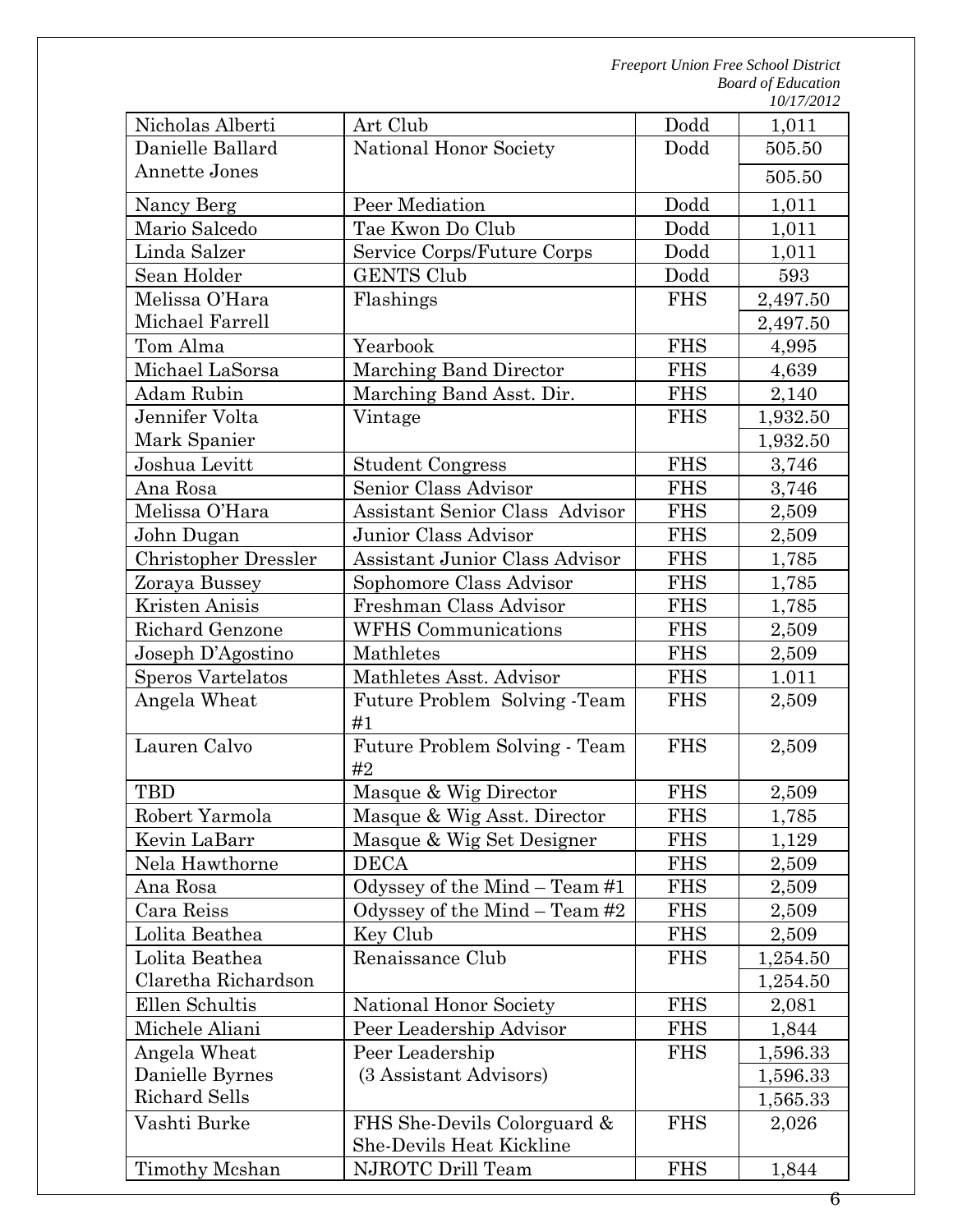| Cynthia Certain     | Latin Dance Salsa Team               | <b>FHS</b> | 1,844 |
|---------------------|--------------------------------------|------------|-------|
| Angela Wheat        | Peer Tutoring                        | <b>FHS</b> | 1,785 |
| TBD                 | Human Relations/Spanish              | <b>FHS</b> |       |
|                     | Heritage /Human Rights/Black         |            |       |
|                     | HistoryAssembly                      |            |       |
| Danielle Sekesan    | Gay Straight Alliance                | <b>FHS</b> | 1,609 |
| Wendy Lindner       | Interactors/Rotary Club              | <b>FHS</b> | 1,665 |
| Michael LaSorsa     | Jazz Ensemble                        | <b>FHS</b> | 1,546 |
| Reginald Carolina   | Mock Trial                           | <b>FHS</b> | 1,249 |
| Kerry McCarthy      | "It's Academic"                      | <b>FHS</b> | 1,249 |
| Sally Ann Schrader  | <b>Freeport Sports Leadership</b>    | <b>FHS</b> | 1,249 |
|                     | Club                                 |            |       |
| Michael LaSorsa     | <b>Brass Ensemble</b>                | <b>FHS</b> | 1,249 |
| Tim Warner          | Ninth Grade Select                   | <b>FHS</b> | 1,249 |
| Christopher Mancuso | Chess Club                           | <b>FHS</b> | 1,249 |
| Yolette Latortue    | African American Bowl                | <b>FHS</b> | 1,249 |
| Sarah Molese        | <b>HOSA</b>                          | <b>FHS</b> | 1,191 |
| Linda Hedrickson    | Devils Pride                         | <b>FHS</b> | 1,191 |
| Maria Rivera        | Foreign Language Club                | <b>FHS</b> | 1,011 |
|                     | (French/Italian/ESL)                 |            |       |
| Linda Hendrickson   | Horticulture/ Beautification         | <b>FHS</b> | 1,011 |
|                     | Club                                 |            |       |
| Cathy Rodes         | Art/Fashion Club                     | <b>FHS</b> | 1,011 |
| Richard Johnson     | Computer Repair Club                 | <b>FHS</b> | 1,011 |
| Alicia Brennis      | SADD/Challenge Leaders               | <b>FHS</b> | 1,011 |
| Felice Niland       | <b>AIDS</b> Awareness Group          | <b>FHS</b> | 1,011 |
| Alicia Brenneis     | Peer Mediation                       | <b>FHS</b> | 1,011 |
| Daniel Moran        | Science Club/Science Olympiad        | <b>FHS</b> | 505.5 |
| Karen Cole-Onaifo   |                                      |            | 505.5 |
| Monique Retzlaff    | $\label{eq:linear} \text{Directory}$ | <b>FHS</b> | 3,450 |
| Robert Yarmola      | Producer                             | <b>FHS</b> | 1,725 |
| Tim Warner          | Orchestra Prep                       |            | 1,129 |
| Monique Retzlaf     | <b>Musical Director</b>              | <b>FHS</b> | 1,129 |
| Mahendra Morales    | Choreographer                        | <b>FHS</b> | 1,129 |
| Cathy Rode          | Costume Designer                     | <b>FHS</b> | 1.129 |
| Kevin LaBarr        | <b>Stage Designer</b>                | <b>FHS</b> | 1,129 |
| Kevin LaBarr        | Set Constructor                      | <b>FHS</b> | 1,129 |
| Doug Martines       | <b>Technical Director</b>            | <b>FHS</b> | 1,129 |
| Tim Warner          | Conductor                            | <b>FHS</b> | 593   |
| Tim Warner          | Accompanist                          | <b>FHS</b> | 593   |

# **CSE/CPSE Minutes**

**BE IT RESOLVED,** that the Board of Education of the Freeport Union Free School District hereby accepts the minutes of the meetings of the Committee on Special Education and the Committee on Preschool Special Education for the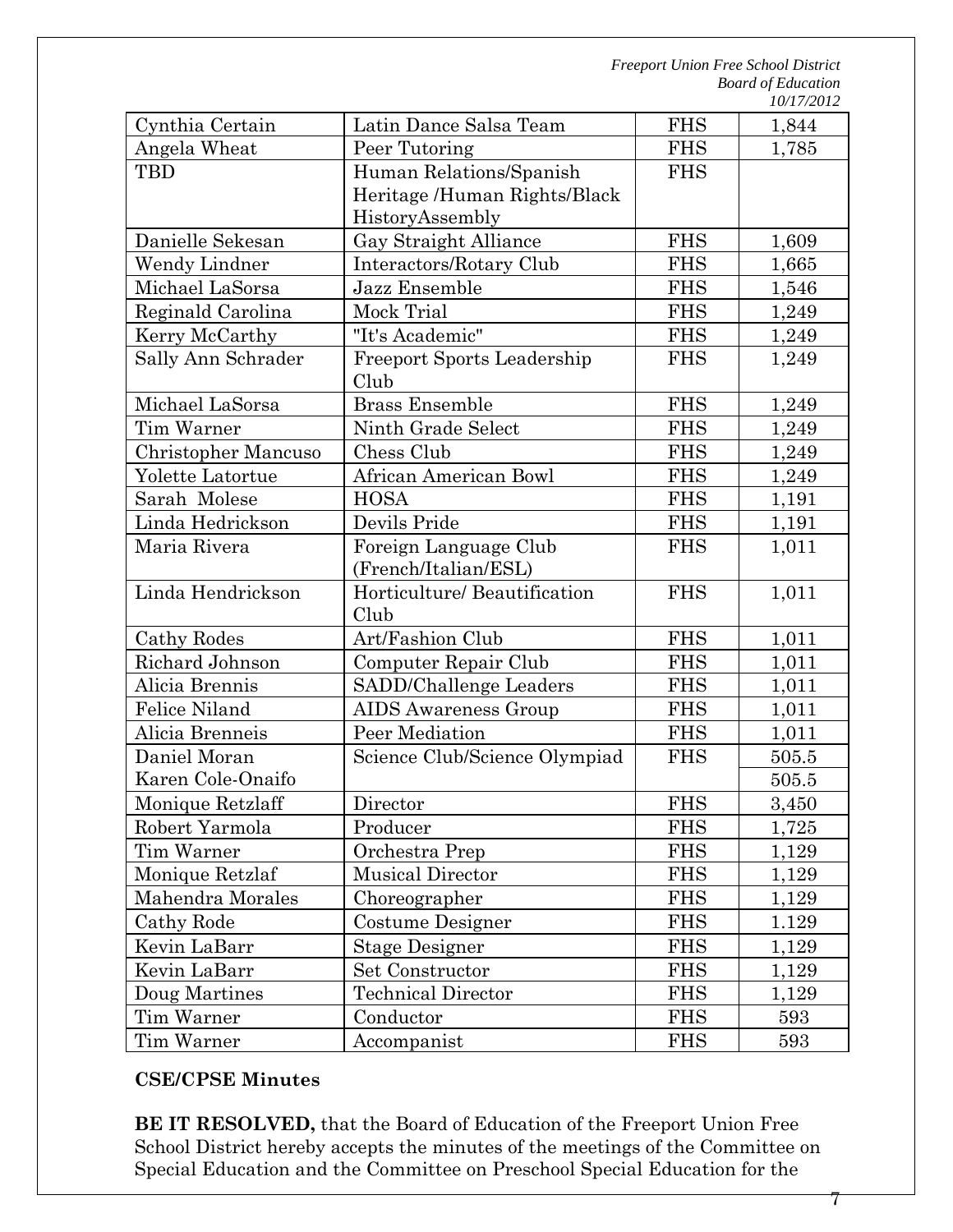following dates: September 18, 19, 21, 25, 28, 2012; October 2, 3, 4, 2012.

# **Other Items for Action**

On a motion by Mr. Pomerico and a second by Mr. Ellerbe the following item was approved:

# **Granting of Tenure**

**BE IT RESOLVED,** that the Board of Education of the Freeport Union Free School District hereby grants tenure status to the following individual(s):

| Teaching Assistant(s) |               |                           |                    |  |  |
|-----------------------|---------------|---------------------------|--------------------|--|--|
| <b>NAME</b>           | <b>SCHOOL</b> | <b>TENURE AREA</b>        | <b>TENURE DATE</b> |  |  |
| Kevin Shea            | Atkinson      | <b>Teaching Assistant</b> | November 2, 2012   |  |  |
| Catherine Willis      | Dodd/FHS      | <b>Teaching Assistant</b> | November 9, 2012   |  |  |
| Eileen Skinner        | Dodd/NV       | <b>Teaching Assistant</b> | November 18, 2012  |  |  |
| Eileen Carter         | Giblyn        | <b>Teaching Assistant</b> | November 18, 2012  |  |  |
| Mary Cranmore         | Giblyn        | <b>Teaching Assistant</b> | November 19, 2012  |  |  |

The motion carried unanimously**.** The vote was; Ellerbe, Lancaster, Miller, Mulé and Pomerico.

On a motion by Ms. Lancaster and a second by Mr. Miller, the following item was approved:

# **Approval of Consultants**

**BE IT RESOLVED,** that the Board of Education hereby approves agreements between the following consultants and the Freeport Union Free School District, as per the following list; and

**BE IT FURTHER RESOLVED**, that the Board of Education authorizes the Superintendent (or his designee) to execute said agreements on its behalf.

| Consultant | <b>Schools</b> | <b>Services Provided</b> | Total<br><i>Sost</i> | Funding<br>Source |
|------------|----------------|--------------------------|----------------------|-------------------|
|            |                |                          |                      |                   |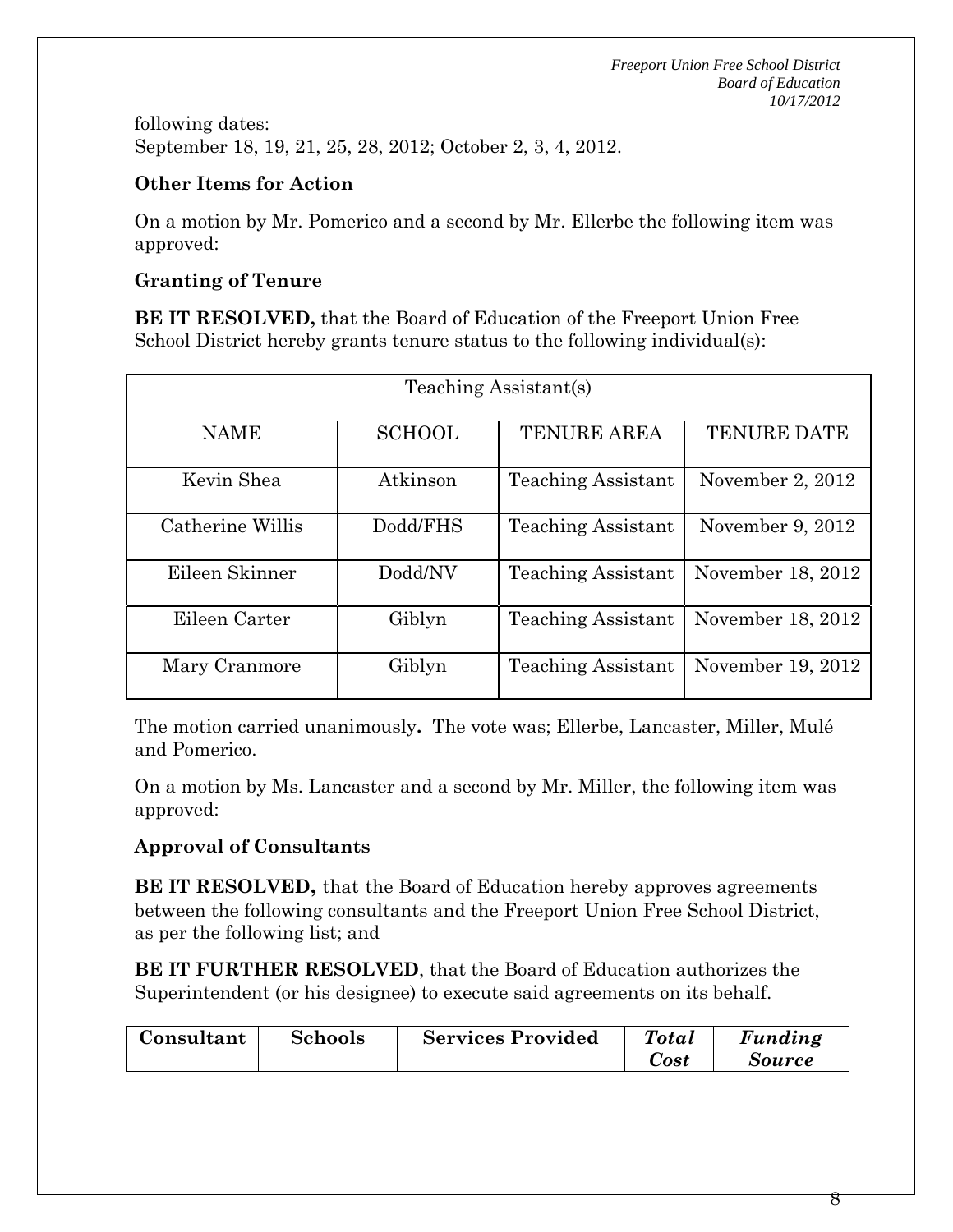|            |              |                           |          | 19/17/4914     |
|------------|--------------|---------------------------|----------|----------------|
| M. Roger   | Choral and   | Tone, Timbre and          | \$250.00 | <b>Staff</b>   |
| Holland II | Instrumental | $Transformation -$        |          | Development    |
|            | Staff at all | Building the Choral       |          | Funds          |
|            | schools      | Sound for All Students    |          |                |
|            |              | - Workshop to be          |          |                |
|            |              | provided on               |          |                |
|            |              | Superintendent            |          |                |
|            |              | Conference $Day -$        |          |                |
|            |              | November 6, 2012          |          |                |
| Urbintel,  | <b>FHS</b>   | Eight                     | \$8,000  | $21st$ Century |
| Inc.       |              | performers/facilitators   |          | Community      |
|            |              | to perform pieces         |          | Learning       |
|            |              | focused on developing     |          | Centers        |
|            |              | students' literacy and    |          |                |
|            |              | communication skills      |          |                |
|            |              | through poetry writing    |          |                |
|            |              | and performance.          |          |                |
|            |              | Facilitators will conduct |          |                |
|            |              | workshops on creative     |          |                |
|            |              | writing and theater.      |          |                |

The motion carried unanimously**.** The vote was; Ellerbe, Lancaster, Miller, Mulé and Pomerico.

On a motion by Mr. Miller and a second by Mr. Ellerbe, the following item was approved:

#### **Approval of Student Travel to New Paltz, NY, Binghamton, NY Schenectady, NY, Cortland, NY and Syracuse, NY.**

**BE IT RESOLVED**, that the Board of Education of the Freeport Union Free School District hereby authorizes the Freeport High School to conduct a field trip to New Paltz, NY, Binghamton, NY, Schenectady, NY, Cortland, NY and Syracuse, NY from November 15 through November 17, 2012 for the purpose of providing a college tour for students that will visit SUNY New Paltz, SUNY Binghamton, SUNY Cortland, Union College, and Syracuse University.

**BE IT FURTHER RESOLVED** that said authorization is subject to availability of chaperones and to Freeport High School's compliance with all insurance, health, safety and financial guidelines as indicated in the Administration Procedures.

The motion carried unanimously**.** The vote was; Ellerbe, Lancaster, Miller, Mulé and Pomerico.

On a motion by Mr. Ellerbe and a second by Mr. Pomerico the following item was approved:

**Resolution to Approve Student Travel to Rochester, NY**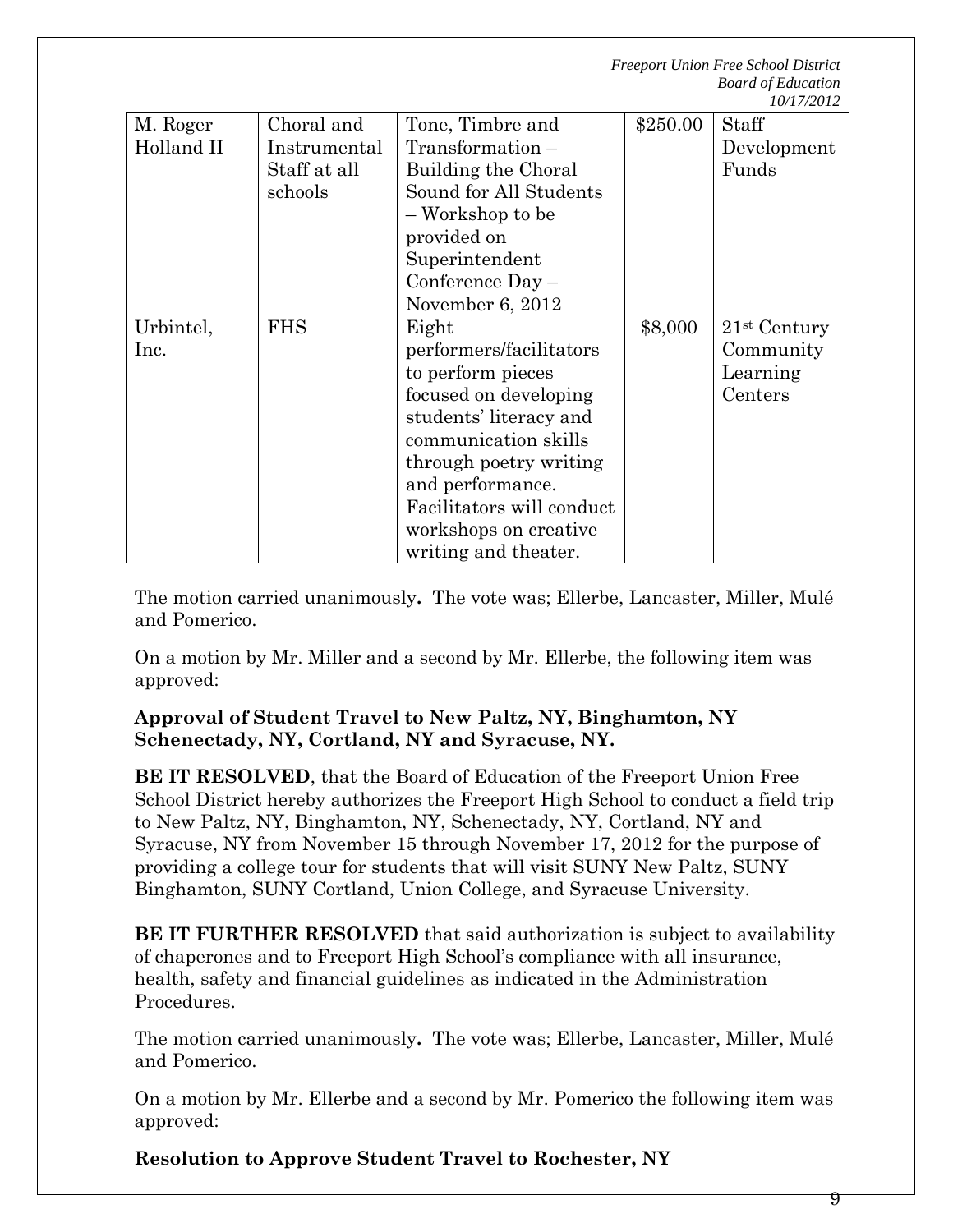**BE IT RESOLVED,** that the Board of Education of the Freeport Union Free School District hereby authorizes Freeport High School to conduct a field trip to Rochester, NY from November 29th through December 2nd, 2012 so students who were selected through audition can perform at the NYSSMA All State Conference.

**BE IT FURTHER RESOLVED,** that said authorization is subject to availability of chaperones and to Freeport High Schools' compliance with all insurance, health, safety and financial guidelines as indicated in the Administrative Procedures.

The motion carried unanimously**.** The vote was; Ellerbe, Lancaster, Miller, Mulé and Pomerico.

On a motion by Mr. Pomerico and a second by Mr. Ellerbe, the following item was approved

#### **Authorization of Board Memberships**

**BE IT RESOLVED,** by the Board of Education of the Freeport Union Free School District that the Board agrees to and does hereby authorize membership in the following organization related to education for the 2012-2013 school year: National Association of Latino Elected and Appointed Officials (NALEO)

The motion carried unanimously**.** The vote was; Ellerbe, Lancaster, Miller, Mulé and Pomerico.

On a motion by Ms. Lancaster and a second by Mr. Miller, the following item was approved:

#### **Disposal of Computer Equipment**

**BE IT RESOLVED,** that the Board of Education of the Freeport Union Free School District hereby authorizes that the computer equipment on the attached list be declared obsolete and recycled by CRT Recycling, at no cost to the district.

The motion carried unanimously**.** The vote was; Ellerbe, Lancaster, Miller, Mulé and Pomerico.

# **Questions from the Public**

The public was given the opportunity to address the Board of Education. Each speaker was allowed to address the Board for four minutes on any topic.

# **Executive Session**

At 9:00 p.m. Mr. Miller moved to adjourn to executive session for three matters of personnel. The motion was seconded by Mr. Ellerbe and passed unanimously.

The vote was: Ellerbe, Lancaster, Miller, Mulé and Pomerico.

At 10: 14 p.m., on a motion by Mr. Ellerbe and a second by Mr. Miller the Board returned to open session. The motion carried unanimously**.** The vote was;